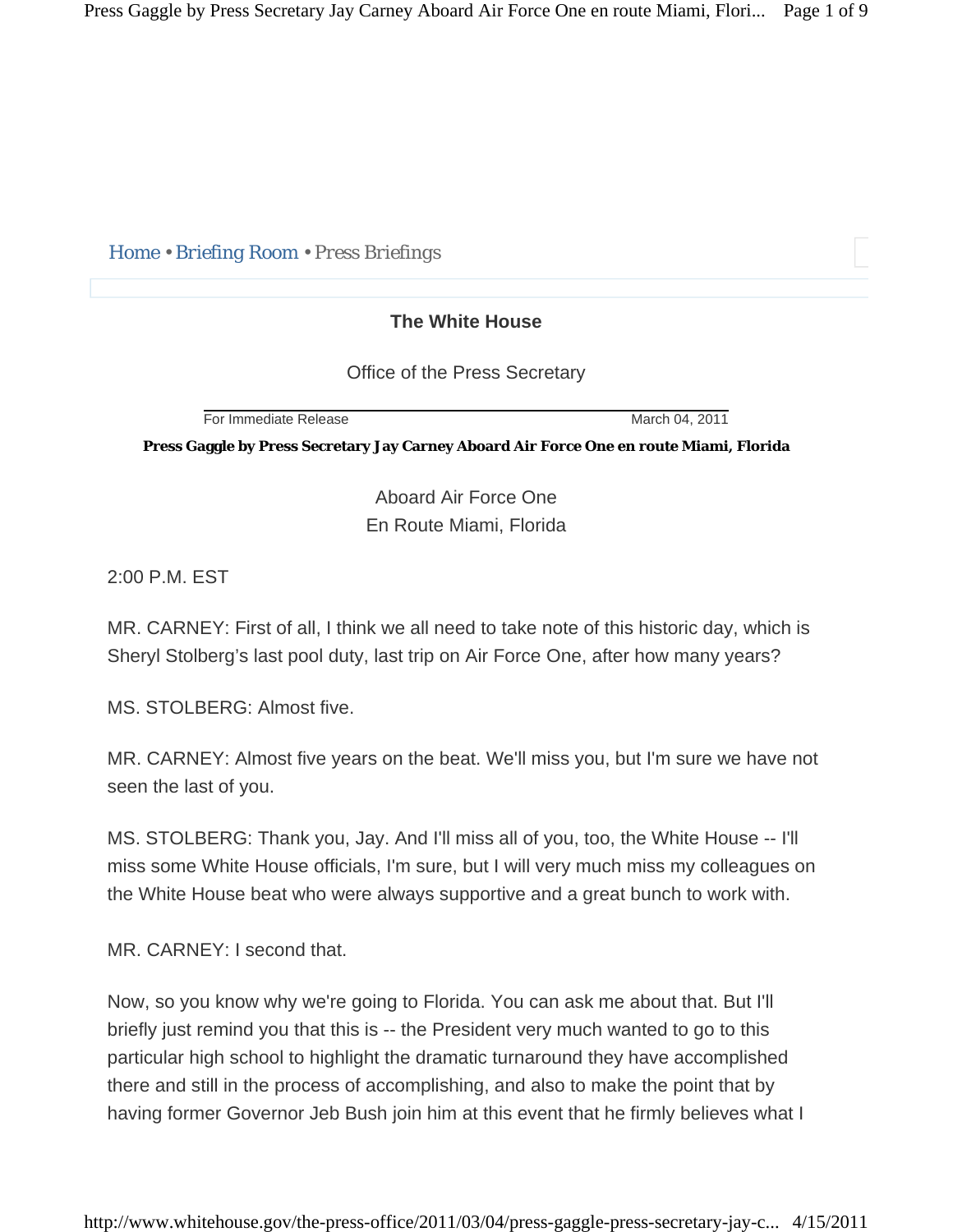think most Americans believe and that certainly former Governor Bush believes, and that is that education and education reform are not Democratic issues, they're not Republican issues, they're American issues. And the President's own reforms, as you know, have received bipartisan support and he looks forward to working with Republicans and Democrats going forward on education reform.

Because education reform is not just about the very important task of improving performance in schools and improving schools themselves, but it's an economic issue. You can't compete effectively in the 21st century if you're lagging behind in the number of -- in the percentage of kids you're graduating from high school and sending to college. And you can't compete effectively in the 21st century, you can't win the future if you're not educating your kids in the fields of the future -- in math and science and engineering. So he's, as you know, very committed to this effort.

And with that, I will take your questions.

Q Do you have any details on the fundraisers tonight?

MR. CARNEY: I don't. What are you looking -- I think there are two events, but I can get more details for you. Sorry.

Q Can you tell us anything about the President's reaction to the job numbers this morning? And specifically, when you see the cuts to state and local employees, given the conversations he's had lately with mayors and with governors, has he reached out to any state and local officials today and are there any plans to do so now that we're starting to see those losses coming?

MR. CARNEY: I'm not aware that he's spoken with any state and local officials today. But he obviously -- well, first of all, he will address the new jobs report in his remarks in Miami at the school. And he's obviously pleased with the numbers we saw today, the overall numbers, the very strong private sector growth, which I believe is 220,000 or 222,000 new private sector jobs -- very strong indeed -- and which is now the 12th straight month of private sector job growth, and which now marks 1.5 million private sector jobs created since we started this positive trend. And that's obviously very welcome news.

He also is pleased by the fact that the growth appeared across a variety of sectors of the economy, which is a welcome development. And he believes strongly that it's an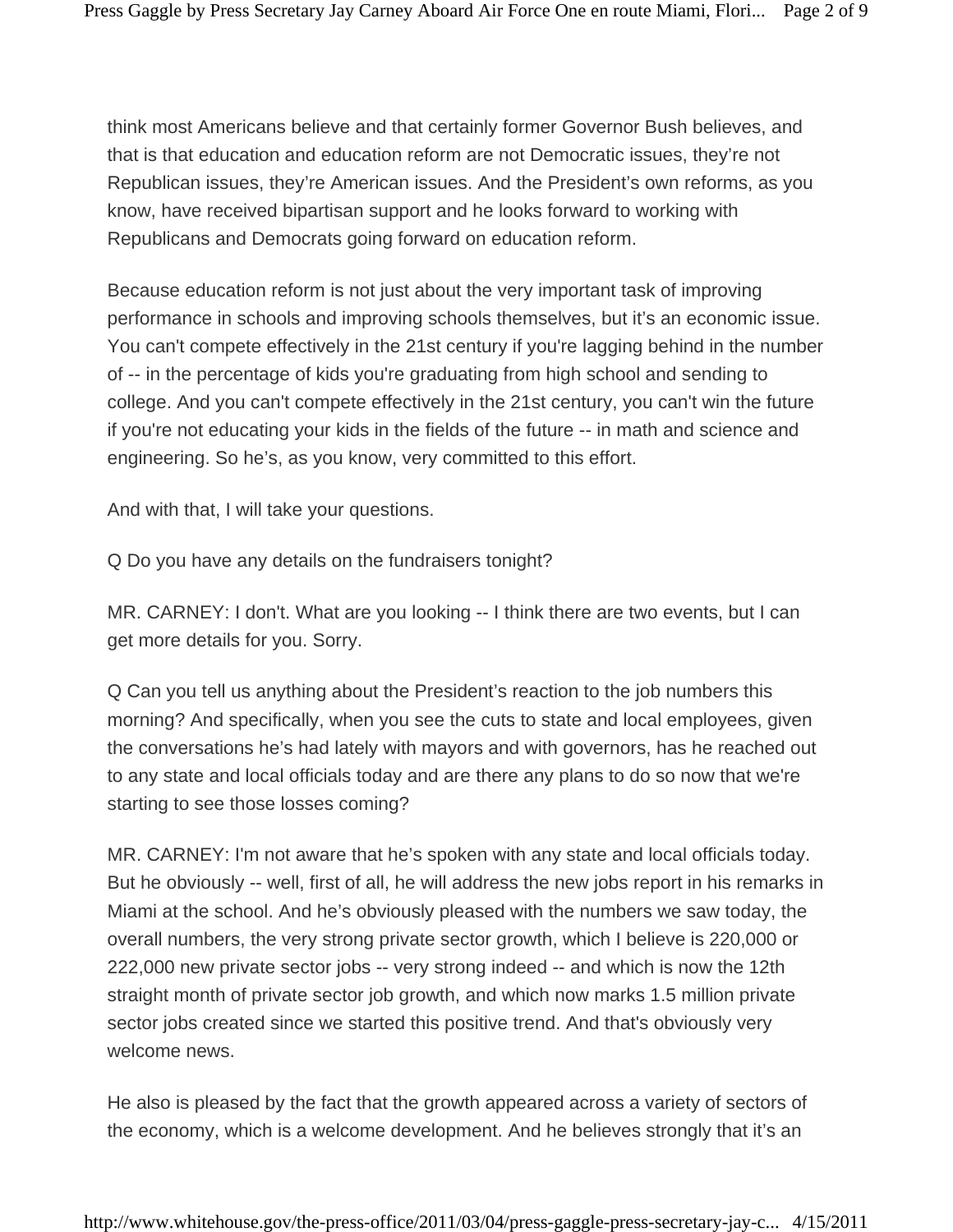indication of A, the fact that the recovery is continuing to pick up steam and that we have to be very mindful going forward in the decisions we make as we deal with our budget, that we don't do anything that arrests the progress we're making, that affects negatively economic growth or job creation. So that's very much on his mind today in light of these new numbers.

Q Jay, on Libya, the President said yesterday that he has ordered his -- or directed his aides to explore all options and he's asked for American military planes to lift people who are trying to get home out of the country. We're seeing more violence there. What can we expect from him in the coming days in a way of further actions? And how long is this review going to take -- when will we see a next step, if there is one?

MR. CARNEY: Well, Sheryl, let's step back a moment and remind everybody how remarkable the pace of events has been since this began -- in Libya, specifically, and in the region, more broadly. The President just spoke to this yesterday and referred to all the efforts we're making to assist in the humanitarian effort and that we're preparing to make if the situation gets worse. But I don't have anything for you on further steps.

He did, I think quite clearly, make the point that we're not taking any options off the table either in terms of how we approach it or in terms of how we would work with our international partners to approach the problem. But I don't have anything to tell you about actions he might take in the future.

Q -- his assessment that the situation is worsening there today?

MR. CARNEY: Well, I don't know about today, but he's obviously very up to date on the events. He is appalled by the use of force against unarmed, peaceful civilians. And he, as you heard yesterday, believes that Colonel Qaddafi has lost all legitimacy with his people and in the world at large, and needs to step down and remove himself from power. He could not -- I don't think he could feel that more strongly than he does.

Q Will he be making any calls on Libya today? I mean, what's the next step?

MR. CARNEY: Again -- I think Sheryl asked me about the next step -- he's not making calls that I'm aware of. If I have reports on that I will alert you. But as you know, I think we spoke recently about the more frequent updates he's been -- that he ordered that he get -- requested that he get from his national security staff. And that continues as it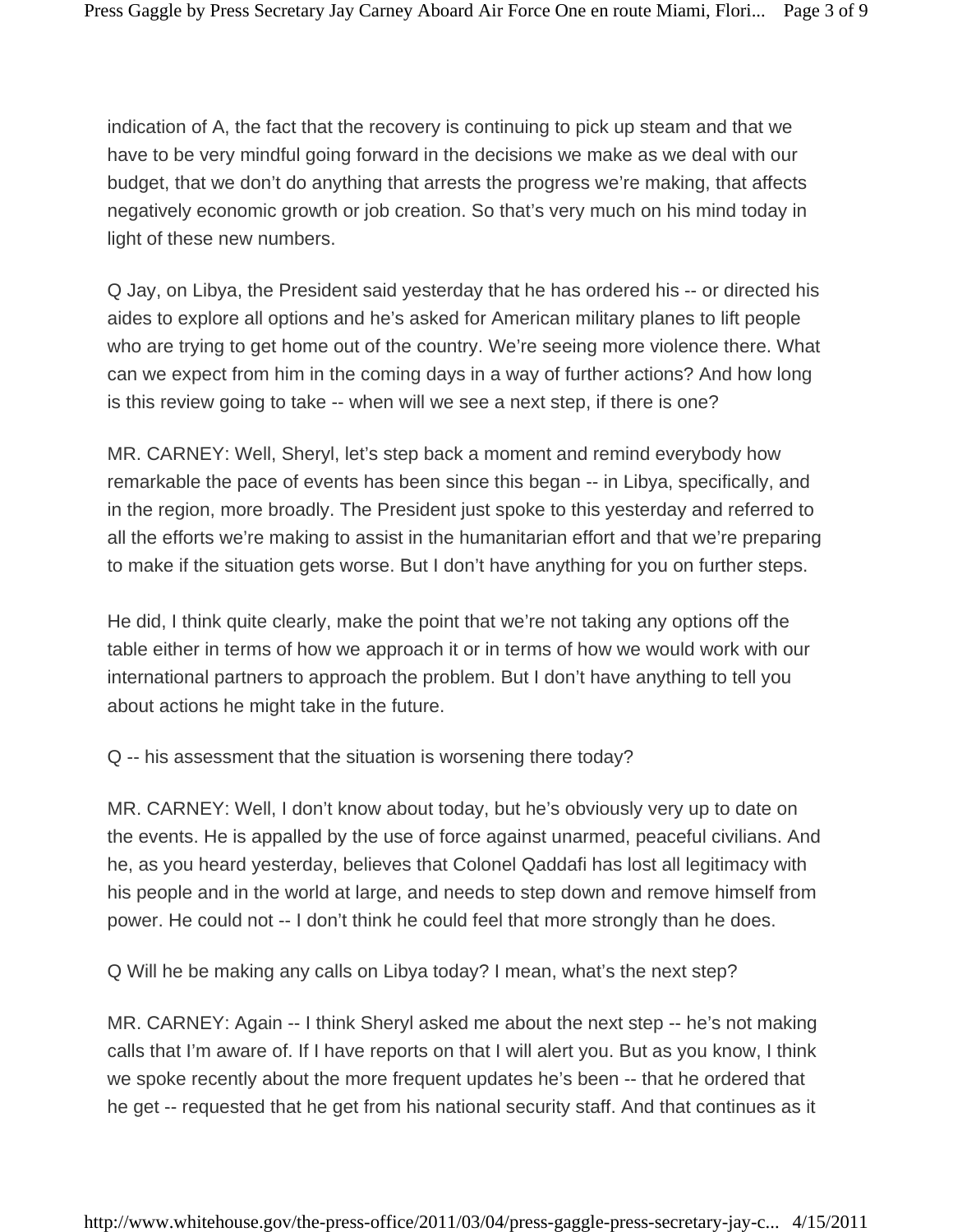has since the beginning of the unrest in the region -- the presidential daily brief in the morning, a midday update and an end-of-day update -- and of course, any major developments inbetween -- he has made sure that everyone on the staff, from the National Security Advisor on down knows that he wants to be keep abreast of it.

Q How often is he updated on oil prices? And also, when would you tap into the --

MR. CARNEY: I don't have anything specifically on how often he's updated on a variety of different issues. We've made the point that on the unrest in the Middle East he asked for these stepped-up updates. He's obviously very mindful of the -- and aware of the status of oil prices. He is concerned and understands the impact that elevated oil prices have on gas prices and therefore on the pocketbooks and wallets of Americans. And we're monitoring that situation very closely.

Q At what point would the administration consider tapping into the SPR -- if oil is \$140, \$150? I mean, what's the mark?

MR. CARNEY: We don't have a number to tell you that drives those decisions. It's premature to talk about that. What I will say is what I have said, is that we believe that the global system has the capacity to deal with major disruptions. We are working with the IEA and oil-producing states to look at the options that are available if they become necessary. But I don't have anything more on that.

Q Based on what Secretary Gates said about a no-fly zone, are you now leaning against that possibility?

MR. CARNEY: The option remains on the table, as the President said yesterday. And I think I said the day before, that the fact that it's complex is not contradictory to the fact that it's also on the table. I think Secretary Gates was correct in expressing that it's not -- it's an option that requires a lot of thought, but it is very much on the table.

Q Back to Jeb Bush and Florida briefly. The President said at his last event that he was kind of tired of photo ops. Have they been communicating before this event on what Jeb Bush has to share as far as education is concerned? And do you see a future collaboration after this event?

MR. CARNEY: I don't have anything on their previous communications on this. It's very much more than a photo op, Abby. His commitment, the President's commitment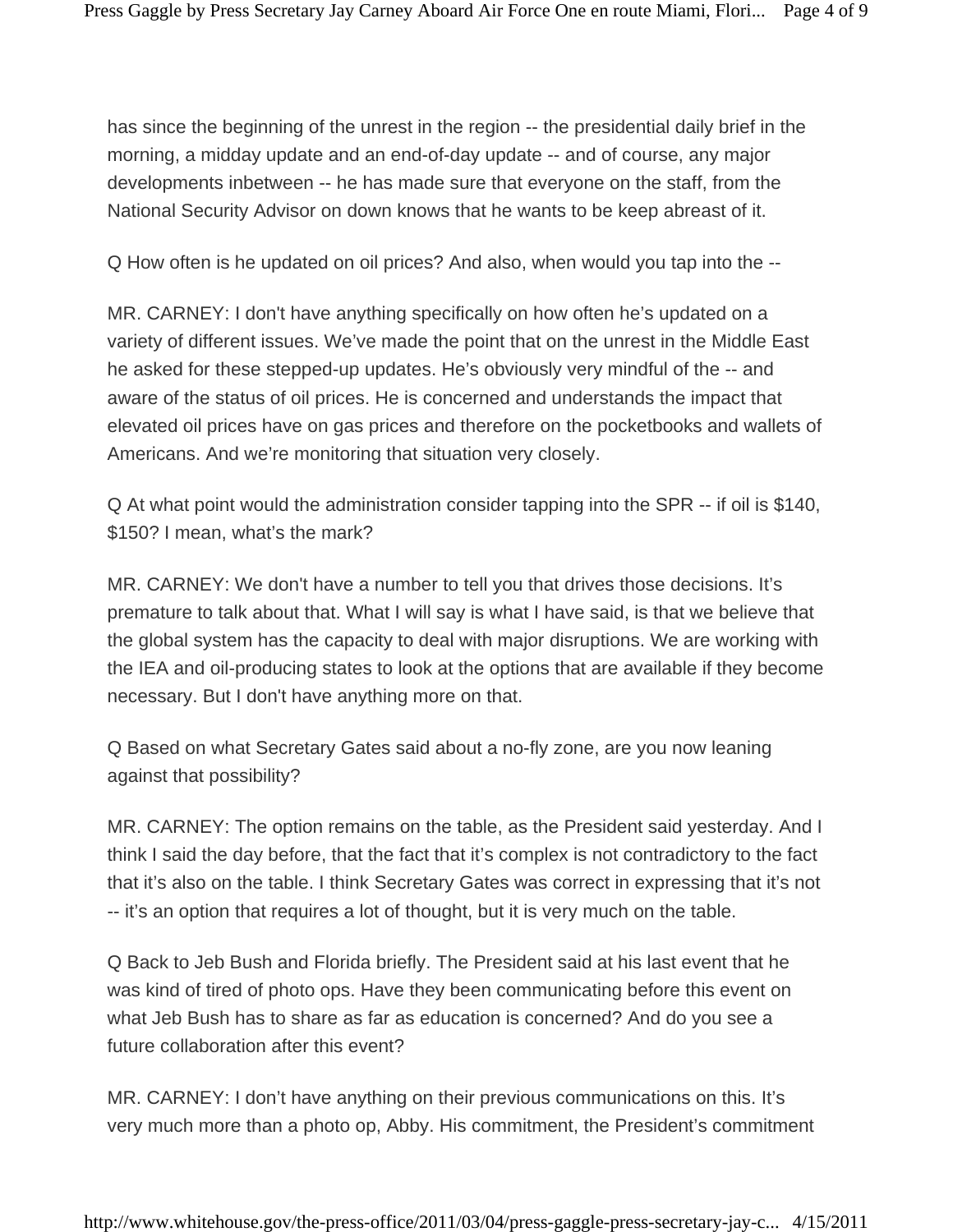to education reform is I think obvious to anyone who's heard him speak about it and knows him, and it's also obvious by the very bold steps he's taken as President to push bipartisan education reform and to push the states to improve their schools through Race to the Top.

So he -- and he believes that former Governor Bush is also committed to education reform, and he thinks that appearing with him and talking with him at a school that Governor Bush recommended is an important -- sends an important message about the nature of education and education reform as a political issue, which is that he believes it should be a nonpartisan or bipartisan issue, not a partisan issue.

Q On the logistics of today, is Jeb Bush going to meet us at the airport? Is he going to meet at the school? How much time are they going to have to kind of spend together?

MR. CARNEY: I don't actually know. I believe he's meeting us at the school. If that's not correct, I'll correct that. I believe he's at the school with us.

Q -- built in any time to just talk one-on-one?

MR. CARNEY: I don't know. You know how these events work, where there's holding time in the back, and I'm sure they will have a chance to talk.

Q If you can get any readout -- it would be good.

Q Does the President believe that Colonel Qaddafi has the right to defend himself, attack opposition rebels who are armed and attacking government positions?

MR. CARNEY: That's an interesting question. We believe Colonel Qaddafi has no legitimacy and should step down and should cease all violence. He has lost the legitimacy to rule, and if he ceased the violence, since the unrest is aimed at ending his rule, his oppressive and violent rule, we believe that that would result in a more peaceful Libya and would allow the Libyan people to take the kind of steps that they want to take, or it certainly seems they want to take, towards a representative, democratic government that addresses their legitimate grievances and respects their aspirations.

Q -- update on the budget talks? Are you getting anywhere?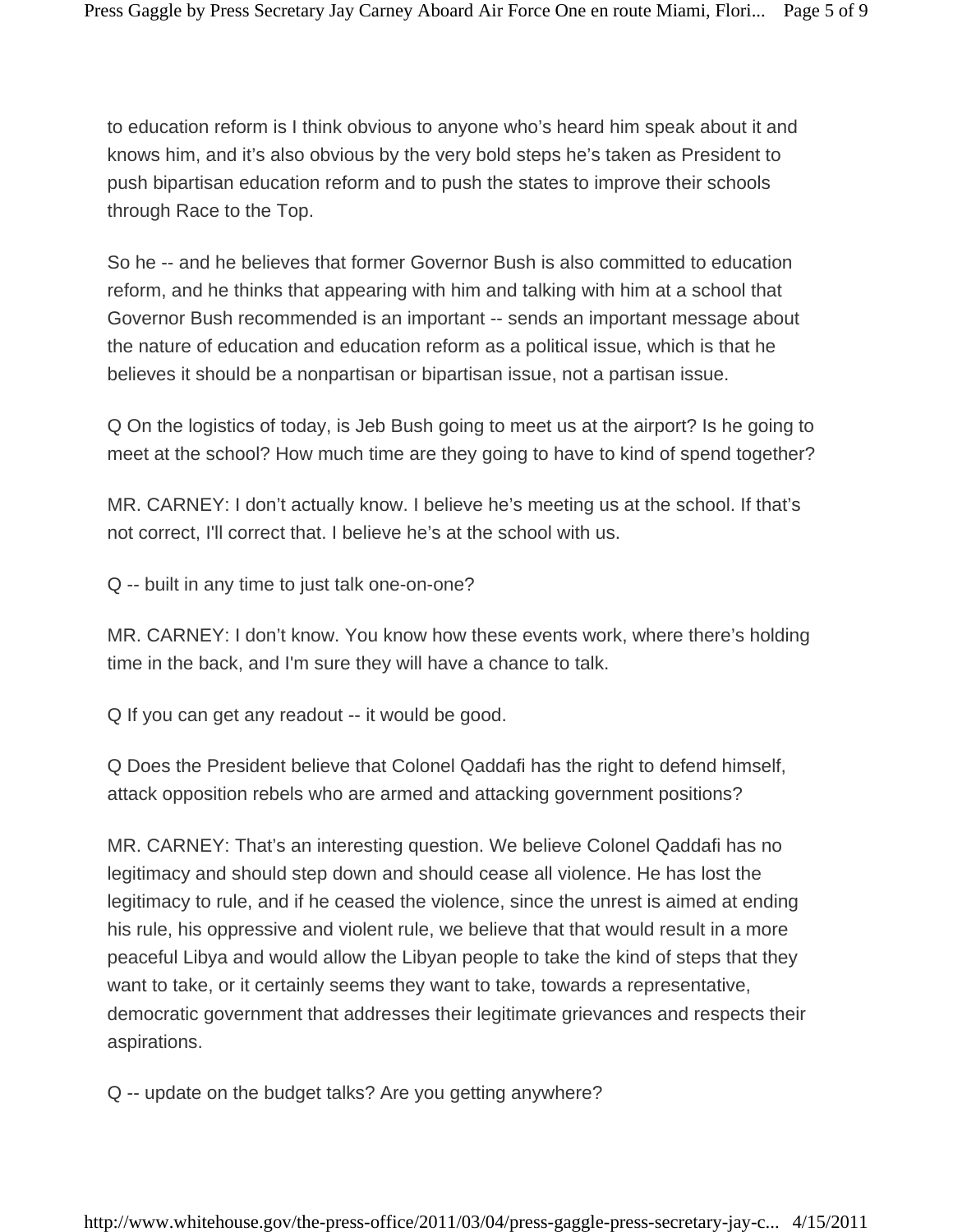MR. CARNEY: Well, I would refer you to the statement the Vice President put out last night --

Q It was kind of a brief statement -- (laughter.)

Q Did you write that statement, Jay? (Laughter.)

MR. CARNEY: It was a good conversation and he and, I believe, the other leaders look forward to continued talks.

Q Any idea when that might be?

MR. CARNEY: I don't have any scheduling announcements for you.

Q Any reaction to what Speaker Boehner told the Wall Street Journal in an interview about how he and the President discussed entitlements like Social Security and Medicare, that they would "lock arms" and take the political plunge together?

MR. CARNEY: The President, as you know from the comments he's made about entitlement reform, concurs entirely with the idea that this is an issue that requires bipartisan cooperation, requires everybody getting into the boat together so it doesn't tip over and rowing together in a direction towards achieving the goals that everyone has, which is making Social Security stronger and solvent for the future, making Medicare stronger so that -- and then obviously reforming them in a way that helps us with our long-term debt issue. So I think he agrees very much with that.

Q On education, the President has proposed an 11 percent increase in education spending. Does he expect that Governor Bush would support that increase? And does he think that appearing with him today will help persuade other Republicans to allocate that money?

MR. CARNEY: This is not about specific issues. The commitment that both men share in education and education reform is the point. The President's budget request reflects his firm belief that we should cut where we can, but also invest where we must. And to ensure the kind of economic growth that we need to have in this country going forward, it is simply -- in his mind, it would be irresponsible not to invest in education -- even as we make very tough choices and cut back in other areas of spending, and cut -- as he has shown himself willing to do, cut in programs that he supports.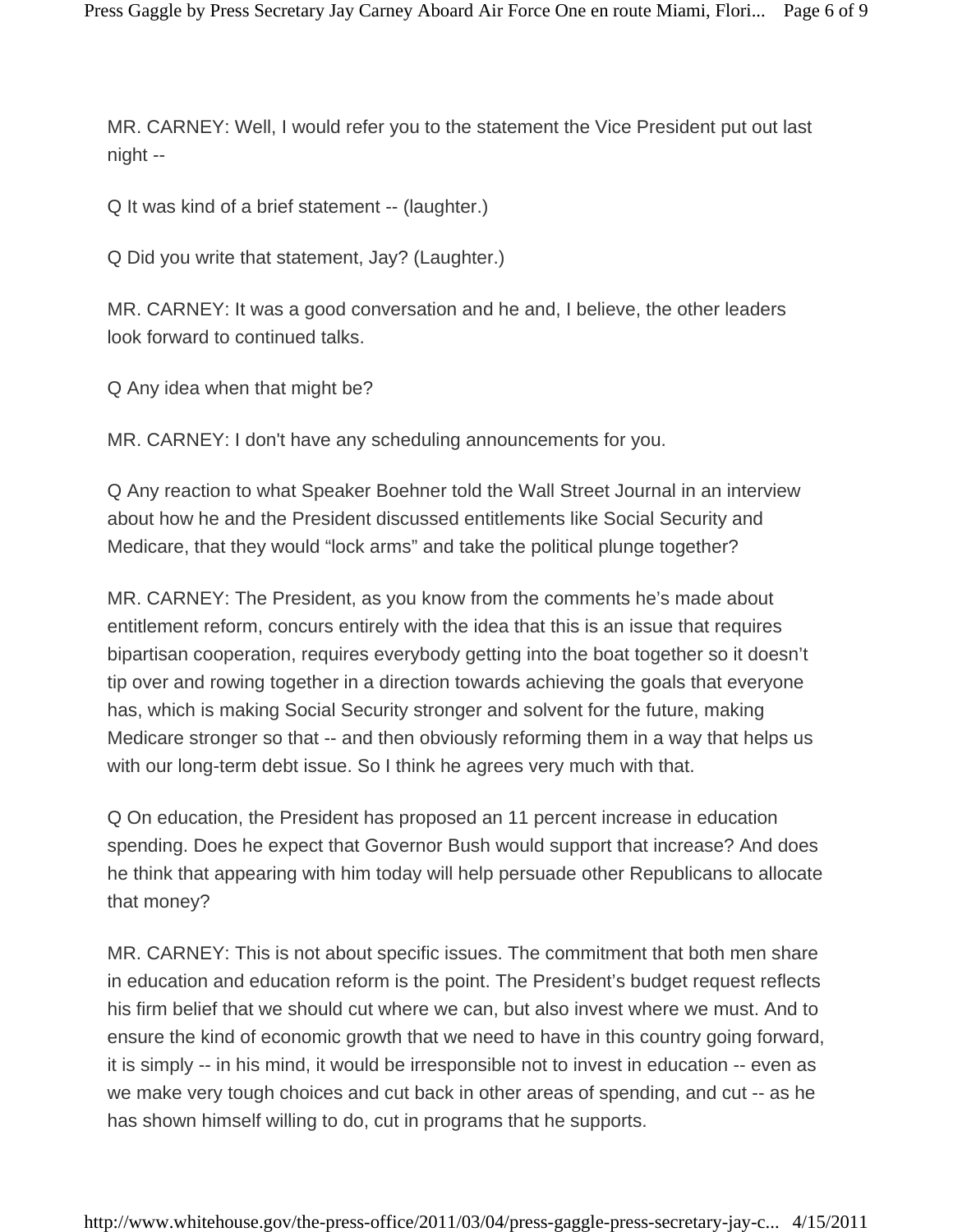So it's not a matter of he's only proposing cuts in programs that he doesn't support and wants increases in spending in areas that he supports, like education. As you know, some of the cuts that he's put forward in his 2012 budget are in programs that he thinks are very important and worthwhile but that he is willing, because of the need to tighten our belts and live within our means, he's willing to see cut -- because, like I said, he thinks we ought to cut where we can, invest where we must.

All right, everybody.

Q Thank you.

Q Can you do a week ahead?

MR. CARNEY: Oh, the week ahead, yes.

Q And also, what did the President --

MR. CARNEY: Ben here confirmed that we will be meeting Governor Bush at the school.

I have a week ahead.

Q Do you have anything to say about what the President talked with Rahm about today?

MR. CARNEY: I don't. I mean, it was a personal visit and that's all I know. It felt a little different in the White House, though. I didn't see him, but you could tell -- you could feel His Honor's energy. (Laughter.)

On Monday, the President will welcome Prime Minister Julia Gillard of Australia to the White House. The President and Prime Minister will discuss the strong ties between the United States and Australia, our shared political and economic interests in the Asia Pacific region, and our work together around the world, including in Afghanistan and as members of APEC and the G20.

On Tuesday, the Prime Minister will travel to Boston, Massachusetts -- sorry, the President will travel to Boston, Massachusetts. The President will be joined by Melinda Gates, who is co-chair of the Bill and Melinda Gates Foundation, and Secretary of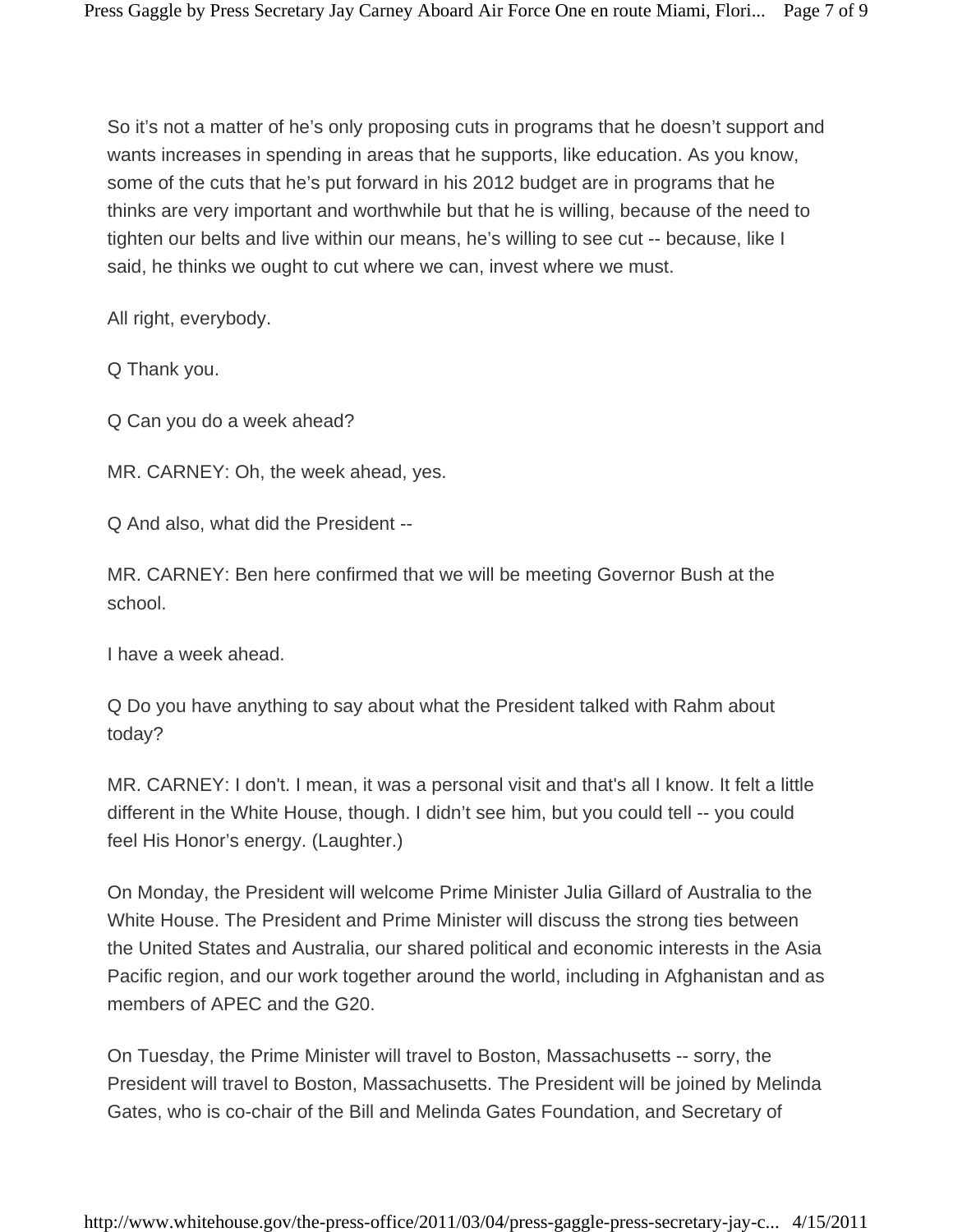Education Arne Duncer -- Duncan, rather -- in visiting Tech Boston Academy, where he will continue to build on his State of the Union call for America to out-educate the competition to win the future.

The President will visit a classroom and speak to students, faculty and partners of the school, as well as local education leaders, about the shared responsibility that government, businesses, philanthropists and communities have to promote innovative education strategies that will prepare American students to compete in a 21st century economy.

On Wednesday, the President will attend meetings at the White House.

On Thursday, the President, the Department of Education and the Department of Health and Human Services will welcome students, parents, teachers and others to the White House for a conference on bullying prevention. The conference will bring together communities from across the nation who have been affected by bullying, as well as those who are taking actions to address it. Participants will have the opportunity to talk with the President and representatives from the highest levels of his administration about how all communities can work together to prevent bullying.

On Friday, the President and Mrs. Obama will welcome the Stanley Cup champion, Chicago Blackhawks, to the White House to honor the team's 2009-2010 championship season.

On Saturday, the President will deliver remarks at the Grid Iron dinner at the Renaissance Hotel in Washington, D.C.

Q I thought he didn't like the Grid Iron dinner.

MR. CARNEY: He's going to be there and he looks forward to it.

Q It's Obama 2.0. (Laughter.)

MR. CARNEY: That's the week ahead. Thanks very much.

END 2:18 P.M. EST